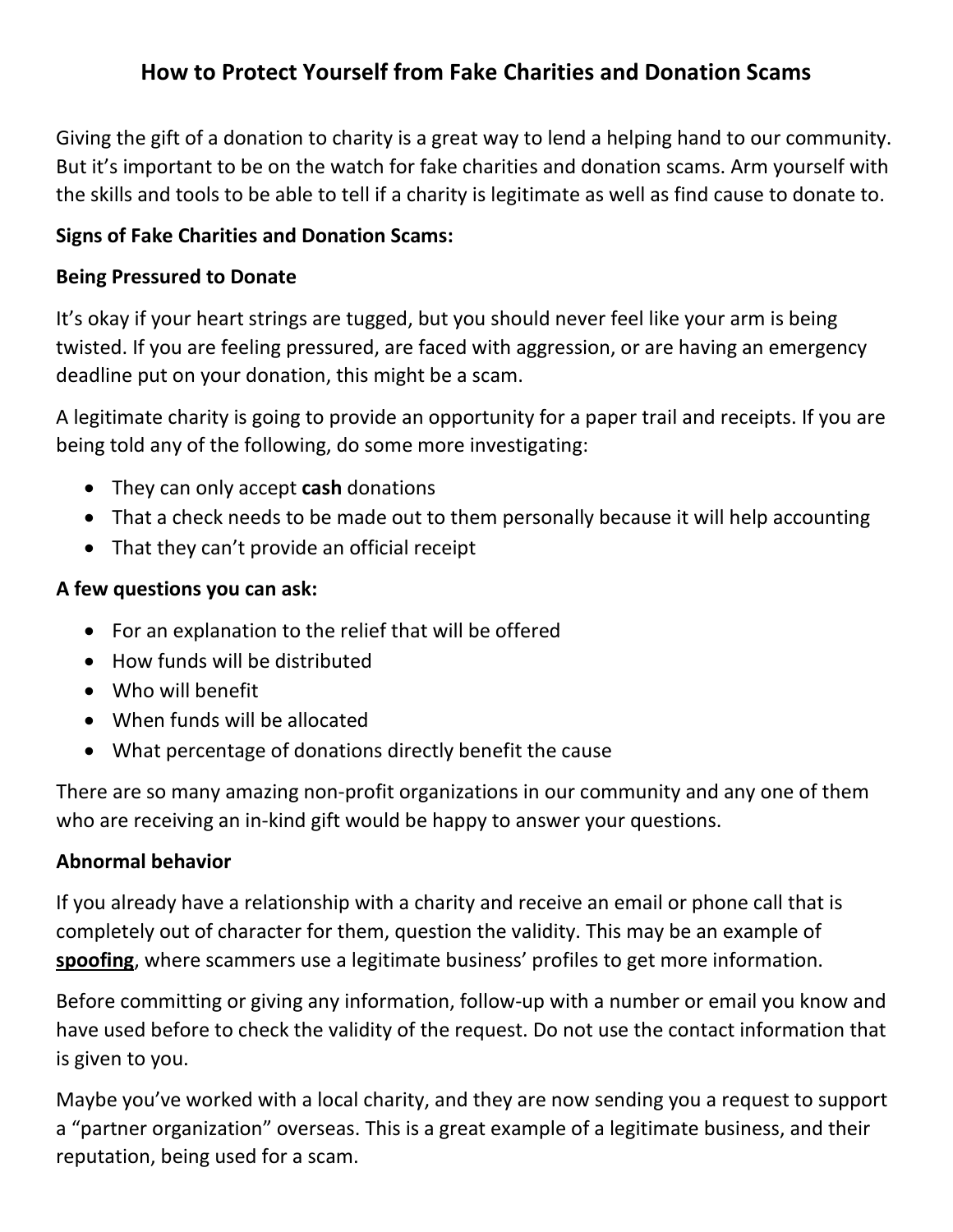## **Online solicitations**

If you've received an email, text message or social post from unknown senders, this could be a **Phishing attempt**. Don't get hooked!

Ignore any links, click thru to videos, or even unsubscribes which could trick you into giving a valid email to their database. Instead, add it to your own spam filter so future attempts will be ignored.

Cheney Federal Credit Union's free real-time fraud monitoring service monitors members' debit and credit cards for fraudulent activity and might text you if fraud is suspected. Unless you have just activated a new product or service, **CFCU would never reach out to you for your personal account information, including Social Security Number or credit card information, by email, text, or over the phone.**

If you receive a suspicious email, text, or phone call, **DO NOT** give out any information and immediately call CFCU at 509-235-6533.

# **Charity Checklist**

Maybe you already have your favorite charities, but if you are looking to give to a new non-profit, there are some things you should do to make sure the **charity is legitimate.**

- Ask for detailed information. Beyond name, address, and telephone, ask for their Annual Report or area of funding.
- Do some research. Use the internet or call the organization with contact information that was not provided in the initial phone call.
- Check to see if the charity or fundraiser is registered to receive tax deductible contributions
- How long has the charity been around? Be cautious of those that spring up suddenly in response to current events and natural disasters.

# **What to do if you feel like you've fallen victim to a scam**

Don't panic. Scammers are relying on you to make hasty decisions. You'll be better able to avoid their traps if you don't rush.

## **Change your passwords**

- First change the password to any account or machine the scammer has or could access.
- Change the passwords on any account that you were logged in to on your machine.
- Change the passwords for any accounts that use the same or similar login credentials.

Protect your computer, click carefully, and guard personal data. Ensure that anti-virus software, security patches and firewalls are installed, active and up-to-date.